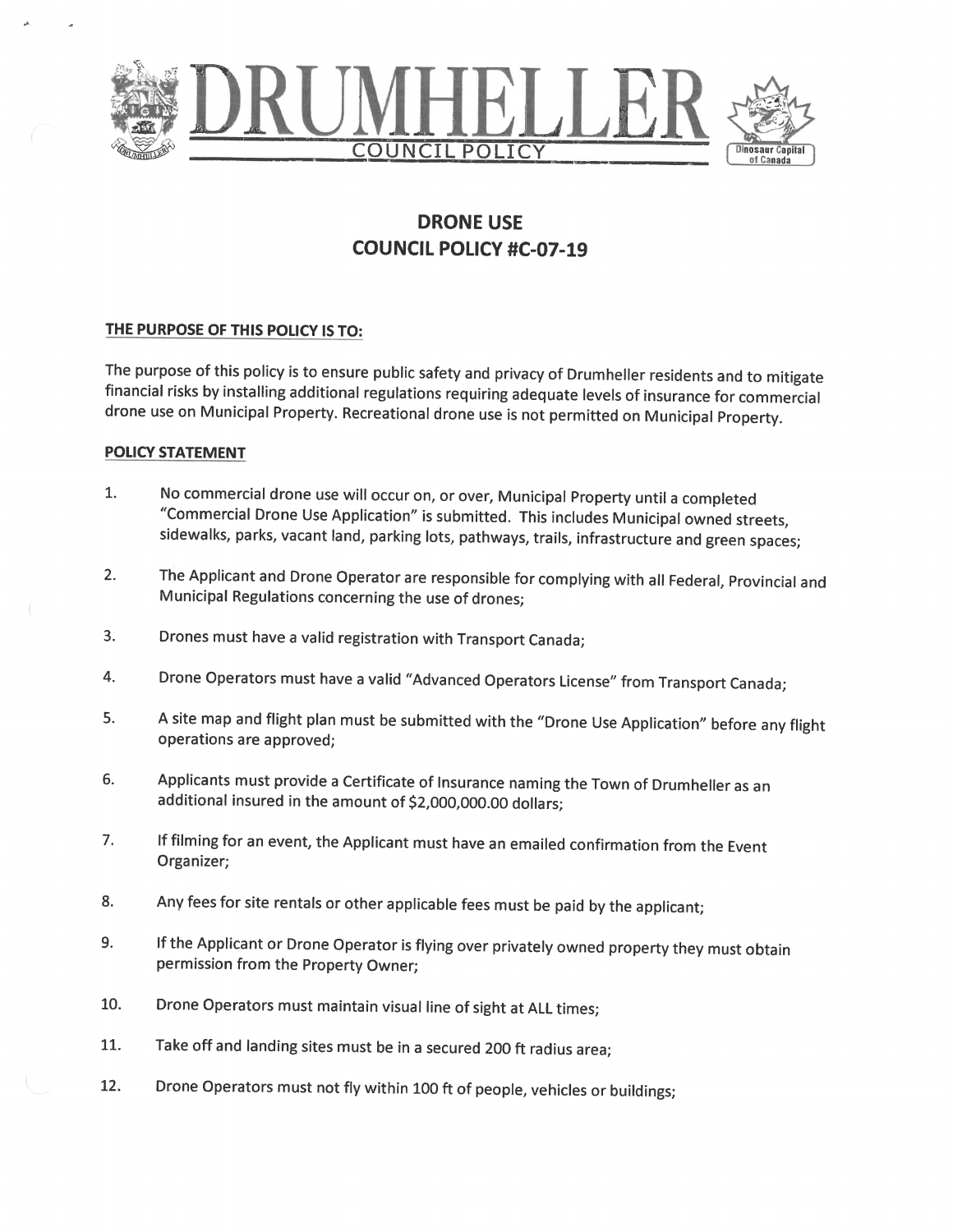- Drone Operators must not fly above the altitude of the Drumheller Municipal Airport runway 13. which is approximately 122 metres (400 ft) above the elevation of the Red Deer River when operating on Municipal Owned Property;
- The Town of Drumheller does not charge an application fee. 14.

**A** 

Date: Aug. 19. 20

**Chief Administrative Officer** 

**Mayor of Drumheller**